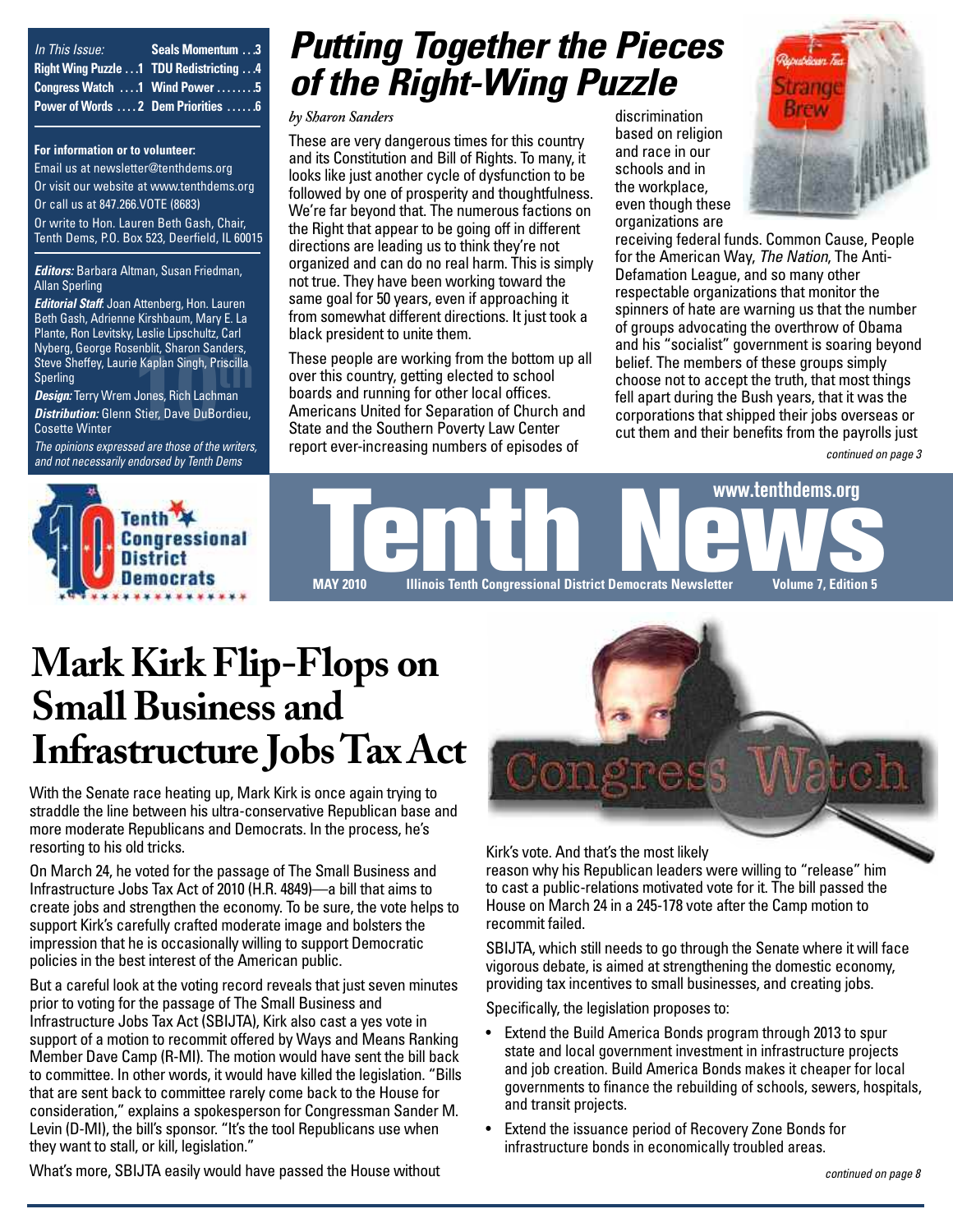# **The Power of Words** *by Ron Levitsky*

I'm often surprised by the random knowledge that sticks in my head. Forty years ago in college, I read an article about the advent of the English Civil War in 1642. At that time, King Charles was known as head of state, and the question arose—how could a body politic function if its head were removed? Consequently, political dissidents began to use the metaphor of ship's captain to describe the king easy enough to mutiny and replace one captain with another better suited for the task. Eventually, King Charles was removed (as was his head). Such is the power of language. Who controls words can control a nation.

Conservative Republicans have an intuitive understanding of the power of words. Take some of those ending in "ism." These words can often be as squishy as Silly Putty—made to fit into whatever context the user desires. For Republicans, capitalism is termed free enterprise

supported by *free* trade. Freedom is good, as are many other qualities of capitalism—ingenuity, hard work, risktaking, efficiency, and personal reward.

In this definition, an individual's private success raises the general public's standard-of-living and, thus, benefits all.

In contrast, "big government" is portrayed as unnecessary at best or, at worst, obstructionist in denying one's freedom. As Ronald Reagan famously said, "Government is not the solution to our problem; government is the problem." Of course, what's not discussed is the underside of capitalism–the freedom to pay workers starvation wages, engage in child labor, exploit natural resources, manufacture unsafe products, and destroy the environment.

In contrast to its sanguine view of capitalism, many Republicans tar President Obama with the label of socialism, a code word for the encroachment of big government on the lives of individual citizens. Republican National Committee Chairman Michael Steele has called the Obama Health Plan "a socialist power grab." At the recent Tea Party Convention, former Congressman Tom Tancredo (R-CO) labeled Obama as a "committed socialist ideologue." Recently leaked documents reveal that, in order to increase contributions, Rob Bickhart, the Republican National Committee's Finance Director, tried to frighten big-name donors into believing that our nation is "trending toward socialism." And Newt Gingrich has condemned Obama's "secular, socialist machine."

There are at least three problems with labeling President Obama a socialist. The first is that Obama is as much a standard-bearer of socialism as Rush Limbaugh is of the National Organization for Women. Obama has called himself a New Democrat (it was New Democrat Bill Clinton who pushed through the North American Free Trade Act). His economic team includes Larry Summers, head of the National Economic Council, who had been Chief Economist for the World Bank and President Clinton's Secretary of the Treasury. As part of the Clinton team, Summers favored the deregulation of financial institutions. It also includes Secretary of the Treasury Tim Geithner, former President of the Federal Reserve Bank of New York, who continued the Bush administration's massive bank bailout.

And President Obama never pushed the public option for his health insurance plan. In fact, as the *Huffington Post* reported (2/22/10), "Indeed, after months of watching Obama say generally that he supports the public option while doing little to see it implemented into law, backers of the idea were unsurprised it was left out of his final offer."

Secondly, Republicans' use of the word socialism is unremittingly negative, exactly the opposite of their use of capitalism. In fact, they

frequently conflate socialism with communism. In an Associated Press article published shortly before the House vote on the healthcare reform bill, a retired South Carolina businessman traveled to Washington, D.C. to protest the bill's passage. He expressed misgivings about the bill, feeling that "… the direction it takes us is toward communism, quite frankly." As Professor Cornell West of Princeton University has pointed out, Dr. Martin Luther King was labeled as both a socialist and communist simply because he placed "… a priority on the weak and those pushed to the margin." He wanted a government that would provide a "Marshall Plan for poor people," including universal healthcare.

It is true that historically, many countries called socialist, including communist nations such as the former Soviet Union and China, have made a mockery of human rights and economic betterment of the lives of the poor. In his book, *Heaven on Earth, The Rise and Fall of Socialism*, Joshua Muravchik argues that socialism "… lacks any internal code of conduct to limit what believers may do." He points to

the killing fields of Cambodia as a monument to socialist beliefs.

However, others are proud to call themselves socialists and passionate advocates for the working poor,

democracy, and human rights. The Democratic Socialists of America, many of whose members work within the Democratic Party, condemn communism and all forms of dictatorship. Their goals, according to DSA members Frank Llewellyn and Joseph Schwartz, include "… using a progressive taxation to finance high-quality public goods that can satisfy all citizens' basic needs for heath care, education, unemployment insurance and job training." Democratic Socialists are pro-union, pro-universal healthcare, pro-reform of the banking system, and anti-war. Of course, they had been supporters of such "socialist" ideas as Social Security and Medicare, ideas that nearly every American today embraces.

In the October 2009 *AARP Bulletin*, Secretary of Health and Human Services Kathleen Sebelius compared the "death panel" attacks on health reform to "… similar attacks more than 40 years ago when Medicare was being debated. People called it 'socialized medicine.' They said it would lead to rationing. And the first time it came up for a vote in the House, it passed by only 45 votes." Yet, who today opposes Medicare?

The third problem regarding the Republicans' use of the word socialism is revealed by a look at both historical and contemporary events. Recently deceased historian and educator Howard Zinn wrote that the Constitution created a government "…big enough to use the armed forces to clear Indians off their land, to put down labor uprisings, to invade countries in the Caribbean for the benefit of American growers, bankers, investors. This was very big government. 'Big government' in itself is hardly the issue. That is here to stay. The only question is: Whom will it serve?"

The bank bailout, in which hundreds of billions of taxpayer dollars rescued some of the very financial institutions that caused the recession, seems to be one of the clearest examples of socialism in recent history. Yet, extension of employment benefits for the working poor had a difficult time getting through Congress.

Franklin Roosevelt eschewed labels but understood that, as President of the United States, he needed to serve all the people, especially those in desperate economic circumstances due to the Great Depression, as opposed to those he termed "economic royalists." His accomplishments included the Bank Holiday which regained public confidence in our nation's banks, the Glass-Steagall Act (passed 191-

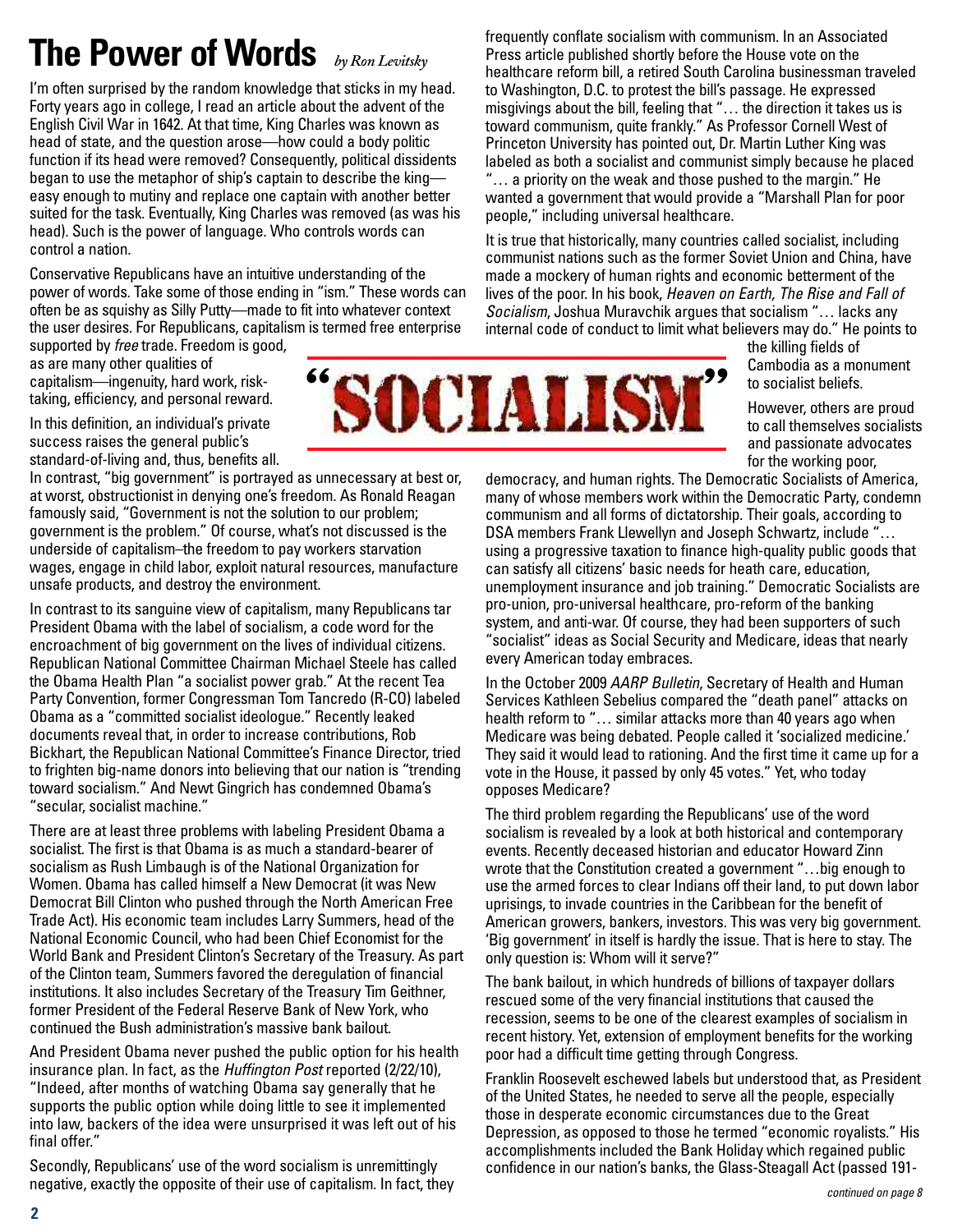### **Seals Momentum Continues**

*by Steve Sheffey*



Congressional candidate Dan Seals raised more money than any candidate has ever raised in this district during the first quarter of this year. He raised over \$634,000, eclipsing the previous record set by Mark Kirk in the first quarter of 2008.

Seals raised 30 percent more than his Republican challenger, Robert Dold of Kenilworth. But perhaps more important, Seals is picking up significant support from individuals and groups that supported Mark Kirk in previous elections. Many former Kirk supporters recognize

that while Seals is a fiscally conservative, socially moderate candidate, Dold is too far to the right for this district.

Dold is backed by Dan Quayle and the anti-choice Illinois Federation for Right to Life PAC. Not surprisingly, Dold does not understand why so many mainstream Americans are concerned about the Tea Party movement. According to Dold, "What the Tea Party is really resonating with is that things in Washington are going wrong. And so they're talking about liberty and the Constitution, okay? Both things I stand for. I mean, those are good things to be for—liberty and the Constitution." Tea parties might be popular in Kenilworth, but Dold's positions put him too out of step with the rest of our district.

On April 13, the Seals campaign announced that the League of Conservation Voters Action Fund (LCV), the Associated Fire Fighters

**Right-Wing Puzzle** *continued from page 1*

to doctor the numbers for Wall Street while the CEOs held on to their outlandish salaries. They'd rather not accept the idea that the unregulated banks and other financial institutions took advantage of them during the Republican years, forced them out of their homes, gouged them on credit cards and mortgages they couldn't afford, and chose not to help them when they found themselves out of work or homeless. They will not talk about the fact that Bush came into office with a surplus from Clinton's presidency and that our incredible deficit was in large part due to the billions spent monthly in Iraq and intentionally left out of the budget numbers. Essentially, people like Rupert Murdoch and his attack dogs are riling up the low-information voters (or non-voters) to pass the blame for all problems on to Obama, his skin color, and his "liberal, socialist" administration. The truth is that Mr. Obama is much more a centrist than a liberal and when these groups spew the word socialist, they really have little idea what it actually means. But facts don't matter to them or to the corporations that sponsor them.

A perfect example of rewriting facts so they reflect their views is the Texas Board of Education decision in March. As reported in the March 13 edition of *The New York Times*, "After three days of turbulent meetings, the Texas Board of Education…approved a social studies curriculum that will put a conservative stamp on history and economics textbooks, stressing the superiority of American capitalism, questioning the Founding Fathers' commitment to a purely secular government and presenting Republican political philosophies in a more positive light." Conservative school board members also sought "to ensure that students learn about 'the conservative resurgence of the 1980s and 1990s, including Phyllis Schlafly, the Contract With America, the Heritage Foundation, the Moral Majority and the National Rifle Association.'" They are forever working on

of Illinois (AFFI), and the Human Rights Campaign (HRC) all chose to back him.

"Dan Seals is a proven leader in the public and private sectors who knows how to bring clean energy jobs to Illinois communities," said LCV President Gene Karpinski. "We are proud to endorse Dan Seals because he understands that the best way to get our skilled workers back on the job is with policies that encourage American clean energy and innovation while reducing our dependence on foreign oil and curbing harmful pollution."

The Human Rights Campaign praised Seals for his leadership on LGBT issues. "Dan exemplifies the type of independent leadership our nation needs," said Joe Solomonese, President of the Human Rights Campaign. "A man of deep principal and integrity, Seals will fight for the civil rights of the LGBT community and all Americans."

On April 7, NARAL Pro-Choice America, for the first time, endorsed Dan Seals.

On February 25, the Joint Action Committee for Political Affairs Committee (JACPAC) announced its endorsement of Dan Seals, citing his commitment to the strengthening of the U.S.-Israel relationship and his commitment to reproductive choice.

"We've known Dan Seals for years, and we believe that Seals is the only candidate in this race who will stand up not only for Israel, but for women's rights and separation of church and state," stated Marcia Balonick, Executive Director, JACPAC.

JACPAC is a national PAC committed to the special relationship between the U.S. and Israel, and a domestic agenda that includes reproductive choice and separation of religion and state.

*continued on page 8*

their goal of creating a religiously-indoctrinated school system.

One of their members, "Cynthia Dunbar…a strict constitutionalist [who] thinks the nation was founded on Christian beliefs, managed to cut Thomas Jefferson from a list of figures whose writings inspired revolutions in the late 18th century and 19th century, replacing him with St. Thomas Aquinas, John Calvin and William Blackstone." According to the article, "Jefferson is not well liked among conservatives on the board because he coined the term 'separation between church and state.'"

In Congress, we have these same right-wingers imposing similar views via The Family a/k/a, The Fellowship. According to Jeff Sharlet, the author of *The Family: The Secret Fundamentalism at the Heart of American Power*, prayer breakfasts, which seem outwardly innocent, are part of a fundamentalist movement to use our politicians as "soldiers for Christ." Sharlet criticizes the Family's theology of "'elite fundamentalism' that [glorifies] political power and wealth, consistently opposing labor movements in the U.S. and abroad, and teaching that laissez-faire economic policy is 'God's will.'" He's also critical of the theology of instant forgiveness for powerful men as providing a convenient excuse so that elites who commit misdeeds or crimes can avoid accepting responsibility or accountability for their actions.

"The Fellowship reaches into governments around the world [and it's] almost impossible to overstate or even grasp [its power]," says David Kuo, a member and former special assistant in George W. Bush's Office of Faith-Based Initiatives. In 1977, Watergate conspirator Charles Colson, a member, described the group as a "veritable underground of Christ's men all through the U.S. government."

So we have their right-wing vise tightening on the schools and Congress, but it's no less forceful in the courts and the media where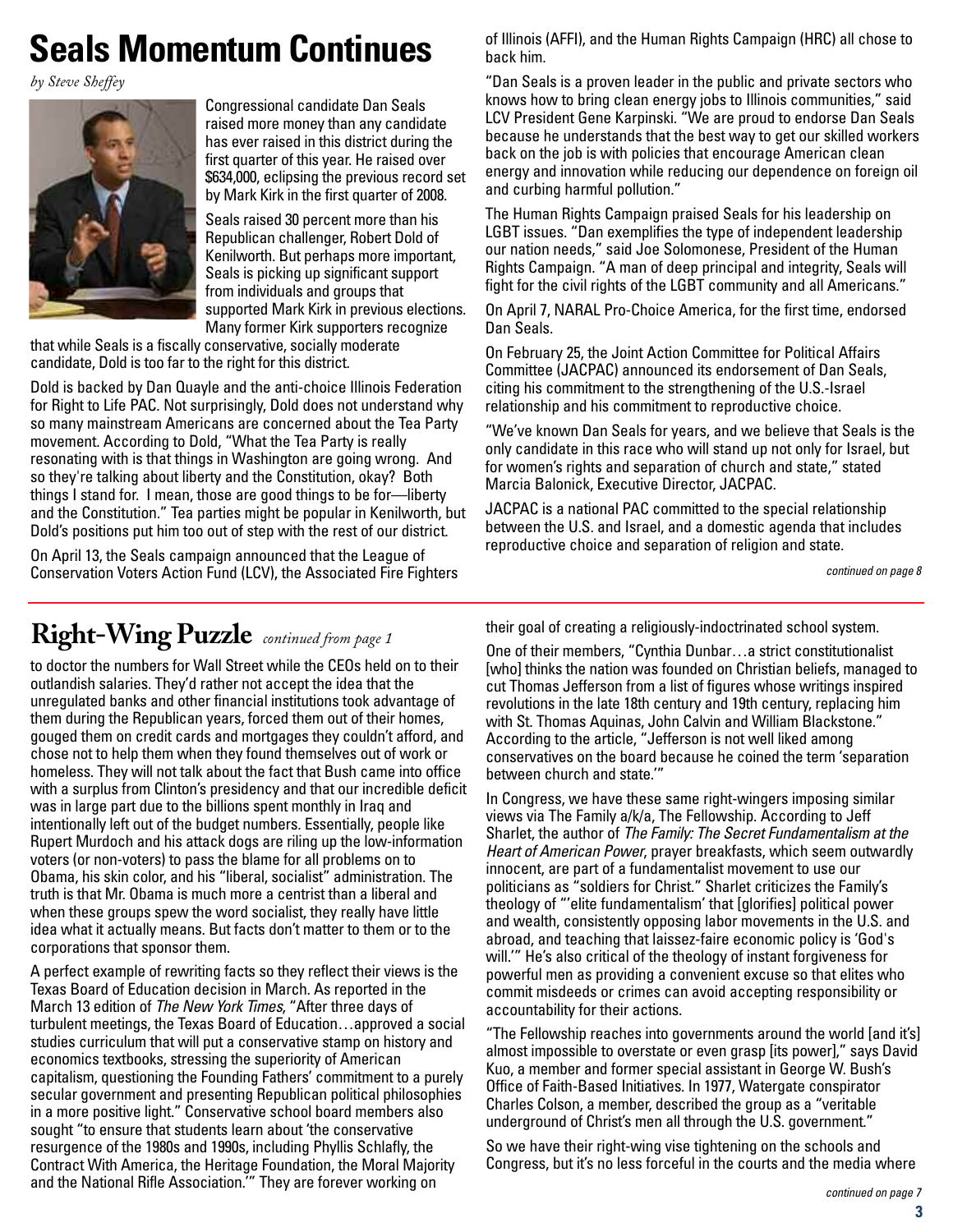# **Legislative Redistricting in Illinois...**

### *Why Drawing a Line Is More Complicated Than You Think*

#### *by Priscilla Sperling*

Tenth Dems University took on the complex issue of legislative redistricting at a forum held April 8 at the Northbrook Public Library. Bringing their wealth of knowledge on this subject were David Hoffman, former member of the Illinois Reform Commission; David Morrison, Associate Director of Illinois Campaign for Political Reform; and Jan Czarnik, Executive Director of the League of Women Voters of Illinois. They spoke passionately about the current redistricting method used in Illinois, ways to reform the redistricting process, and the Illinois Fair Map Amendment.

#### **The current Illinois redistricting system**

In Illinois, the state legislature has primary responsibility for drawing the lines of both state legislative districts and Congress, subject to



gubernatorial veto. For state legislative districts, if the legislature cannot agree on a plan by June 30, a "backup commission" is convened to take over the process: the commission consists of one legislator and one non-legislator,

*Many took the time to gain a better understanding of legislative redistricting*

chosen by the legislative leadership of each party. If this commission does not produce a plan by August 10, the state Supreme Court submits the names of two individuals from different political parties to the Secretary of State, who randomly selects one of these nominees (by putting the two names into Abe Lincoln's hat and selecting one of them) to become the commission's tiebreaker. The random selection process was intended to force compromise, but in each of the last three cycles, both legislature and commission have deadlocked, and the parties have preferred to take a chance on total



*David Morrison, Associate Director of Illinois Campaign for Political Reform*

control—with the resulting districts reflecting those partisan ambitions.

Many Illinois state legislators become extensively involved in determining the boundaries by which they and their congressional colleagues are elected. It is not hard to see how representatives might be tempted to draw electoral lines that insulate their districts from effective challenge or how party leaders might reward legislators who voted with their party or punish legislators who voted independently. After the last redistricting in the 2002 elections, 30 out of the 59 state Senate races were not contested by one of the major parties. This is at least in part because, on average,

those 30 districts were drawn so that they leaned toward one party or the other by an average of more than 30 percentage points. With districts so heavily slanted, it is not surprising that it is difficult to find candidates willing to mount a meaningful challenge. By drawing district lines to promote individual and party security, legislators with a hand in the process become enmeshed in the task of building

districts based on favored constituents and disfavored ones and favored legislators and disfavored ones. That is, redistricting is used by representatives to choose their constituents, rather than the other way around, and by party leaders to enforce loyalty.

Just as important is the way that this process appears to the public. The appearance of self-interest is driven, in part, by visible outcomes: districts are drawn in bizarre shapes, and elections are won with overwhelming margins. Neither factor would likely be as worrisome, alone or together, if legislators were not themselves responsible for drawing their own districts.

#### **Prospects for reform**

There are four components of the redistricting process in particular that are crucial in any effort to restore constituents' faith in the fairness of the process.

*First, an independent process.* The authority responsible for redistricting in Illinois—and just as important, the staff supporting that process—should be meaningfully independent from undue legislative influence. Meaningful independence means freedom from obligation, influence, and possibly even ex parte contact.



*Jan Czarnik, League of Women Voters of Illinois Executive Director*

*Second, a diverse representative body.* The need to reconcile competing and complementary interests in the redistricting process demonstrates the second element of success: the redistricting body must be

meaningfully diverse. Those responsible for drawing district lines must reflect ample geographic, racial, and political diversity so as to prevent charges of self-dealing. That is, the redistricting body must be sufficiently diverse to be legitimate in the eyes of the citizens districted by its action.

*Third, meaningful redistricting criteria.* A redistricting body must be guided by specific criteria to adequately assess whether any given

plan has succeeded in achieving the public good. The criteria should retain enough flexibility to allow trusted decisionmakers the diverse and independent redistricting body mentioned above—to apply the overall state priorities to peculiar local circumstances, sensibly and in the broader public interest.

*Fourth, meaningful transparency.* At the moment, most citizens feel excluded from the redistricting process. Communities are splintered and electoral fortunes tailored, by and large, without meaningful opportunity for

input. Reforms to alleviate these problems include: public hearings, open meetings, and the opportunity to respond to drafts before they are enacted; data and redistricting software being widely available; and the public being allowed to submit full or partial proposals to the redistricting body.

#### **The Illinois Fair Map Amendment**

The Illinois Fair Map Amendment is a citizens initiative provided for in the Illinois Constitution which, if approved by the electorate, will amend the Illinois Constitution to change how the state's legislative districts are drawn. The Illinois Fair Map Amendment will be on the ballot as a referendum in November 2010 if 280,000 signatures of Illinois voters are obtained by May 2, 2010.



*David Hoffman, former member, Illinois Reform Commission*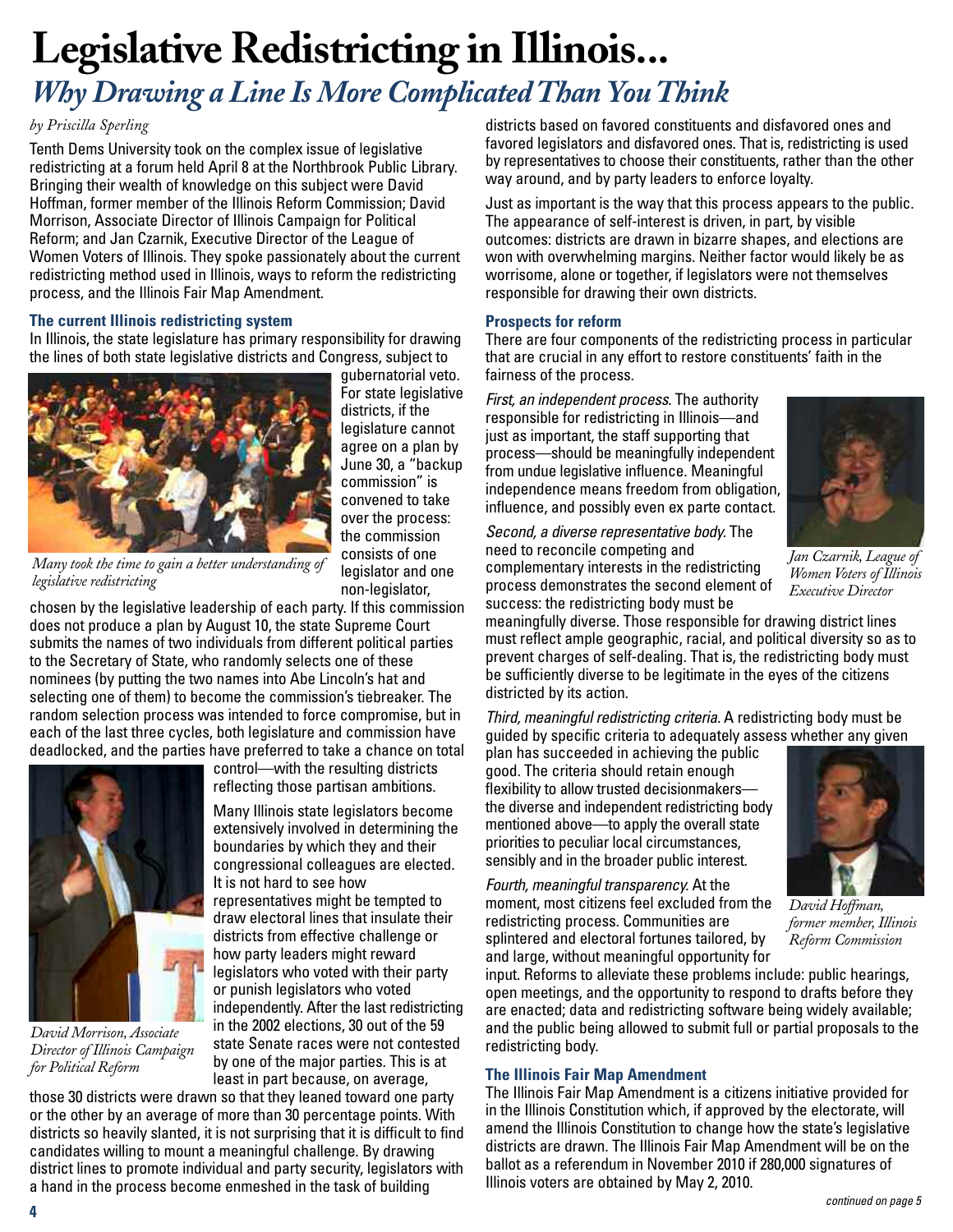# **Harnessing the Wind**

#### *by George Rosenblit*

*This is the ninth article in a series seeking to investigate and report on sources of energy and their relationship to public health and global warming.*

When I think of wind power, I conjure up a romanticized vision of Holland with windmills, tulips, and children in wooden shoes. Windmills are really a precursor to modern wind power generators, and there is a connection you will see as this story unfolds.

### **The Earliest Windmills**

No one knows for sure where and when the first windmill was put to use. Historical records indicate that they had early roots in Persia (now Iran) near the Afghanistan-Pakistan border. They are mentioned in a text in 950 A.D. and were probably in use long before that date. There is mention of windmills in the UK in 1185, in France in 1192, and in Belgium in 1197.

In 1414, a windmill was invented for drainage of water from lowlands in Holland. And by 1450, they could be seen everywhere. The biggest windmill could lift 10,000 gallons of water to the height of 4 inches under the normal wind speed each minute. The use of windmills declined with the advent of newer technologies, suffering the same fate as the steam engine, the internal-combustion engine, and electric motors, all of which fell victim to the same winds of change. So, windmills were dismantled and used for storage. Only 3,000 remained from the peak of over 10,000 in 1923, but over time, the number decreased to 1,000. Windmills have also been used for cutting wood

### **Redistricting** *continued from page 4*

Under the Illinois Fair Map Amendment, state legislative plans (but not Congressional plans which are not dealt with in this amendment and so would remain in the hands of the Illinois legislature) would be drawn by a nine-member commission; each legislative leader would select two commissioners, considering the diversity of the state, and those eight would choose a ninth. Neither commissioners nor immediate family may have been, within four years of appointment, state lobbyists, employees, or contractors; or candidates for an elected body of federal government, state government, local government, or political party entities. Commissioners are also not eligible for state legislative office or appointment to state office requiring State Senate confirmation for the 10 years after lines are drawn.

By May 16, 2011, the commission must adopt plans and submit them to the legislature for an up-or-down vote; districts for each state legislative House must be passed by a <sup>2</sup> vote of that House. If a plan fails to pass, the commission must submit a substitute within a month for a similar up-or-down <sup>2</sup>/<sub>3</sub> vote; if this plan is also rejected, the commission simply chooses one of the two submitted plans. If the commission misses a deadline at any point, the Chief Justice of the Illinois Supreme Court and a Supreme Court judge selected by judges of the opposite party choose a Special Master to draw plans.

The advantages of the Illinois Fair Map Amendment over the current system include:

- **• Independence from Legislators:** Though eight of the nine commissioners are chosen by the legislative leadership, and though the legislature has a role in approving one of two choices of plan, the screening criteria for the commission would remove those likely to be most beholden to particular legislators, including the leadership.
- **Partisan Balance:** The structure of the commission provides a partisan balance among the commissioners.

and grinding (milling) grain to make flour. (See [http://www.212articles.](http://www.212articles.com/articles/64850/1/Windmills-in-Holland/Page1.html) [com/articles/64850/1/Windmills-in-Holland/Page1.html.\)](http://www.212articles.com/articles/64850/1/Windmills-in-Holland/Page1.html)

The earliest mention of windmills in America, located 20 miles outside of the Jamestown settlement in Virginia, dates back to 1621. The use of windmills spread along the east coast for various purposes and then nationwide along railroad tracks to pump well water for use in the steam engines of trains.

### **The First Wind Power Turbine**

A very enterprising inventor and

businessman from Cleveland, Ohio, Charles F. Brush, constructed the first automatically operated wind turbine for electric power generation in his own backyard during the winter of 1887-1888.

Before this event, in 1877, Brush was awarded funds by the Franklin Institute of Philadelphia to improve the "Gramme" dynamo for powering early street-lighting systems. He then installed the first U.S. street-lighting system in Cleveland in 1879. He launched the Brush Electric Co. in 1880 and merged it with the Edison G.E. Co. in 1892 which then became the General Electric Co.! (See *Windpower*, Christopher Gillis, Schiffer Publishing Co., 2008.)

#### **Modern Wind Power Systems**

After much scientific investigation and engineering design, the sleeklooking wind power units that can be seen in the countryside,

*continued on page 6*

- **• Minority Participation:** The proposal requires that commissioners be selected considering the diversity of the state, though this requirement will be difficult to enforce by means other than political pressure.
- **• Criteria:** The proposal specifies six separate specific criteria to be followed.
- **Public Input:** Meetings of the commission are open to the public, and the commission is required to hold at least five hearings in different parts of the state before preliminary approval of a plan, and at least three hearings in different parts of the state before a final vote. The commission must also make census data and redistricting software available to the public and must accept and make publicly available redistricting plans from the public.

Whether or not the specific proposal contained in the Illinois Fair Map Amendment obtains the number of signatures necessary to be on the ballot in November or is approved by the voters, the method by which district lines are drawn for the Congress and the state legislature needs to be reformed before the 2010 Census numbers are delivered to Illinois in early 2011.

Tenth Dems has not taken a position on this issue.

Thanks to the Brennan Center for Justice at NYU School of Law. In Illinois, they have been involved in advising the writers of the Illinois Fair Map Amendment, and they have testified before the Illinois Senate Redistricting Committee. Much of the information in "The current Illinois redistricting system" and "Prospects for reform" was drawn from the testimony of Justin Levitt, Counsel for the Brennan Center for Justice at NYU School of Law, before the Illinois Senate Redistricting Committee on October 13, 2009 and the description of the Illinois Fair Map Amendment was drawn from the Brennan Center's website at [www.brennancenter.org.](http://www.brennancenter.org) The Brennan Center is a nonpartisan organization that unites scholars and advocates in pursuit of a vision of inclusive and effective democracy. The Brennan Center has been at the forefront of research and education about redistricting procedures across the country.

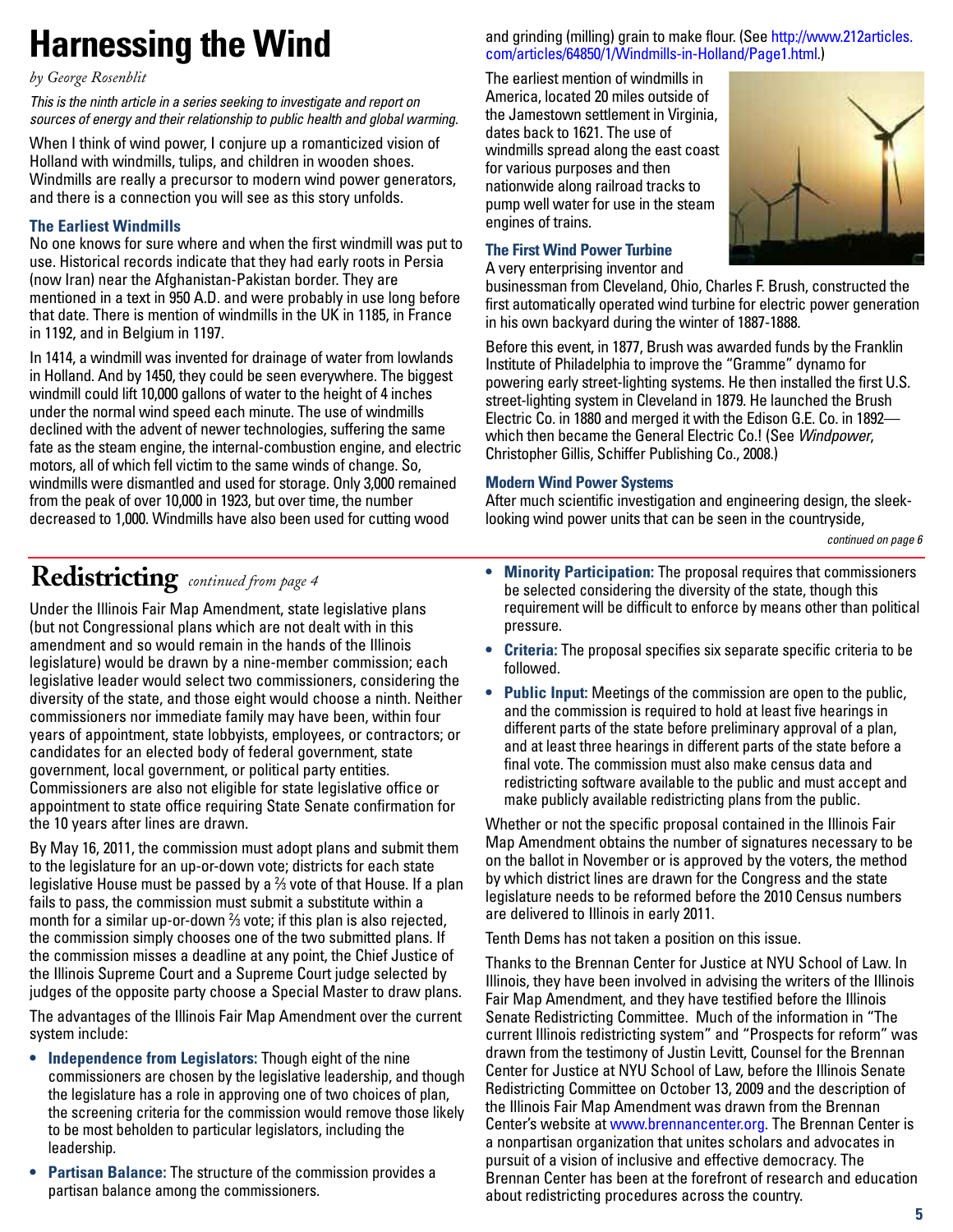# **What Are Your Democratic Priorities?**

#### *by Mary E. La Plante*

The White House homepage marks the momentous occasion of healthcare reform with the following words: "On March 23rd, 2010, the President signed health reform into law, completing a task worked on by seven Presidents before him. He referenced many people [he] had met who had struggled with health care bills and insurance, including his mother, as his motivations for signing the bill."

While some partisanship compromised some aspects of the bill, healthcare reform couldn't come soon enough. A further delay in healthcare reform would continue to incur costs far beyond simple monetary ones: the grave human cost of insufficient or non-existent medical insurance. So, indeed, March 23, 2010, is a momentous occasion in America. The same urgency regarding human life pertains to the necessity of advocating for troop reductions in Iraq and Afghanistan. We must do all we can as engaged citizens to urge our leaders to end these wars, which have vague aims and have caused more than one million military and civilian deaths. One important way you can advocate for an end to war is to communicate your thoughts to your elected officials, so that you, in effect, become part of the decisionmaking process. And you can do that by examining your priorities, deciding which issues matter most to you, and raising your voice, speaking out, and joining with other community-minded Democrats who make up Tenth Dems.

If you have other priorities and concerns such as the environment, unemployment, and the health of our children and the marginalized, Tenth Dems can help keep you in the know about these and other pressing issues. And Tenth Dems will also provide opportunities for you to connect with your elected officials so that you can voice your concerns and help effect change. Some of Tenth Dems' objectives include helping to increase awareness of important issues facing district residents and, indeed, all Americans so that we can elect Democrats who support these issues at all levels of government within Illinois' Tenth Congressional District. Whether you choose to attend a forum or fundraiser, write a letter to the editor, or volunteer for a political campaign, Tenth Dems has a place for you. And you'll find that, more likely than not, we have shared priorities and goals. Listed below is just a sampling of current Tenth Dems concerns. For more information, please go to: [http://www.tenthdems.org/](http://www.tenthdems.org) or e-mail: [info@tenthdems.org](mailto:info@tenthdems.org) 

1. With healthcare reform signed into law, President Obama has achieved one of his top priorities. But it's still important to keep up on healthcare reform as it unfolds, as some Republicans have vowed to fight it. Continue to make your voice heard. Visit: [www.whitehouse.](http://www.whitehouse/gov/issues/health-care) [gov/issues/health-care](http://www.whitehouse/gov/issues/health-care) to acquaint yourself with the issues, and voice your opinion to your elected officials. Visit [www.tenthdems.org/](http://www.tenthdems.org/index.php/5) index.php/5 for a complete contact list.

### **Wind** *continued from page 5*

popularized in magazine and newspaper articles on the subject, are truly a result of painstaking evolution.

Brush used a 144-vane windmill design to turn the rotor of his dynamo. It worked, but not very efficiently. Multiple vanes worked well for heavy-duty applications. But for use with a dynamo, the following design factors were considered and optimized: (1) only three blades (vanes) were adopted as standard because the air turbulence from the trailing edges of additional adjacent blades would interact to reduce efficiency; (2) the shape of the blades was designed to be aerodynamically efficient; and (3) the length of the blade is important because the circular swept area of the rotating blades is directly proportional to the power generated—power =  $\frac{1}{2}x$  2. When will we bring our troops home from Afghanistan and Iraq? Visit the Tenth Dems and [www.moveon.org](http://www.moveon.org) websites for updates, and



contact your elected officials and the White House to voice your thoughts and concerns: [www.whitehouse.gov/contact](http://www.whitehouse.gov/contact)

3. Michelle Obama has made the fight against childhood obesity one of her top priorities. Read about it at: [www.letsmove.gov/. Re](http://www.letsmove.gov)cent articles on her initiative can be found in *Newsweek*: [http://www.newsweek.](http://www.newsweek) com/id/234885. *The New York Times* ran a recent story that describes in chilling detail the links between "obesity, diabetes, poor access to grocery stores, poverty rates, unemployment," and offers compelling evidence for the necessity of Michelle Obama's "Let's Move" campaign. [http://www.nytimes.com/2010/03/14/nyregion/14hunger.html?](http://www.nytimes.com/2010/03/14/nyregion/14hunger.html?scp=1&sq=obesity%20and%20poverity&st=cse) [scp=1&sq=obesity%20and%20poverity&st=cse.](http://www.nytimes.com/2010/03/14/nyregion/14hunger.html?scp=1&sq=obesity%20and%20poverity&st=cse)

4. Although a jobs bill made its way through Congress in March and was signed into law, unemployment is still rampant, affecting every sector of our economy. It is paramount to create new jobs, extend unemployment benefits in a still-unstable economy, and look at the potential in green industry. What else needs to be done? See what the Obama administration has accomplished: [www.whitehouse.gov/issues/](http://www.whitehouse.gov/issues/economy) economy and inform your local and national elected officials of your thoughts. On an international level, if you want to keep up with new ways of thinking about jobs, aid, and development, Nicholas D. Kristof's recent column on micro-finance, entitled: "Partying to Change the World," presents an inspiring portrait of what a few individuals can do: [http://www.nytimes.com/2010/03/14/opinion/14kristof.html?scp=1&sq=ug](http://www.nytimes.com/2010/03/14/opinion/14kristof.html?scp=1&sq=uganda%20beads%20kristoff&st=cse) [anda%20beads%20kristoff&st=cse.](http://www.nytimes.com/2010/03/14/opinion/14kristof.html?scp=1&sq=uganda%20beads%20kristoff&st=cse)

5. Farmers' markets will soon open throughout Illinois, providing Illinoisans with a chance to practice conscious consumerism through their support of organic farms. Not only will you help your body by eating chemical-free produce, but you'll help the environment—air, earth, and water—by buying from farmers who don't utilize pesticides or altered seeds, i.e., genetically modified organisms (GMO). The Illinois Department of Agriculture produces an annual list of farmers markets. Visit: [www.agr.state.il.us/markets/farmers/](http://www.agr.state.il.us/markets/farmers) and let your elected officials know that you'd like to see school lunch programs include more fresh fruits and vegetables!

Whether your priorities focus on cleaning up the environment, strengthening the U.S. economy, or continuing to transform healthcare, your knowledge of the issues and willingness to speak up can make a difference, not just in your own life but for many others as well. Contact Tenth Dems today to find out more about upcoming events, forums, and political campaigns that support your Democratic beliefs.

density of the air x swept area x wind speed cubed. This means that if the blade length is doubled, the swept area is quadrupled (Area  $=$ pi x radius squared).

You can see from the above formula that wind speed is the most important factor in producing power which can be controlled by selecting an optimum wind site and using a tower of sufficient height. Small changes in wind speed can mean big changes in power; for example, 10 mph yields 10 x 10 x 10 = 1,000, and 12 mph yields 12 x 12 x 12 = 1,728. An increase of only 2 mph nearly doubled the power! (See *Wind Power for Dummies*, Ian Woofenden, Wiley Publishing Co., 2009.)

#### **Wind Farms—Land**

Why is wind power so attractive? Where it's available, it's there day and night in all kinds of weather. It's also a significant contribution to *continued on page 7*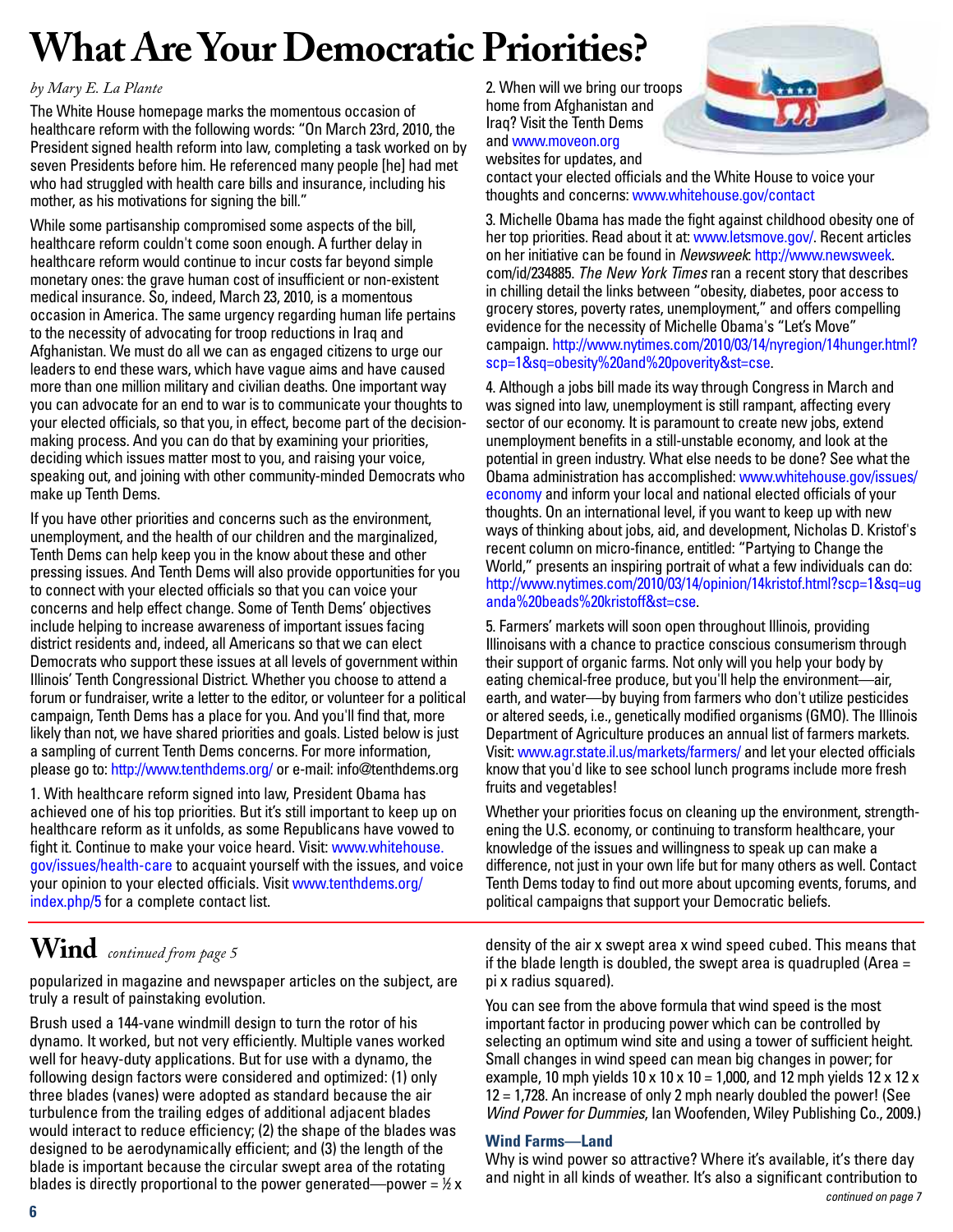### **Right-Wing Puzzle** *continued from page 3*

we see the control of Fox News (Rupert Murdoch and Roger Ailes), and the decisions of the courts (Bush over Gore, and corporations as individuals). I have had the displeasure of meeting some of these people face-to-face at rallies. Their hatred and fear runs so deep that they totally disregard what is happening to their healthcare or their jobs or their lack of protection from corporate abuse. They despise regulation of any kind, even when it protects them from such abuses. They "love" their insurance and see nothing wrong with excessive profits at the expense of the sick and disabled. They say it's just part of the free market and our capitalist society. They rally around hatred, and they really don't understand how we got into this economic mess in the first place. They blame everything on Obama and the "socialist Democrats."

Recently, I was at a counter-rally in front of Melissa Bean's office. Several tea-partiers, who deceptively called themselves the media, asked me if I were a socialist. I said, "Yes, when it comes to healthcare, public schools, streets, police, firemen, parks, and more." But I said I also was for fair capitalist markets without greed when it comes to the economy. They asked if I believed everyone was entitled to healthcare. I said, "Yes, and my interpretation of the Constitution is that it guarantees each and every one of us the right to life, liberty, and the pursuit of happiness, and, therefore, to healthcare, since you can't have any of these without good health." They accused me of interpreting the Constitution to my way of thinking and asked if I believed in the right to bear arms. I responded, "The Constitution doesn't guarantee you the right to own automatic weapons, Uzis, and grenades, or to stockpile weapons. So it's not specific on your issue

### **Wind** *continued from page 6*

the alternative energy objective of replacing carbon-based fuels.

At the end of 2009, the installed capacity of wind power in the United States was just over 35,000 megawatts (MW), making it the world leader ahead of Germany. Wind power accounts for about 1.9 percent of the electricity generated in the United States. Over 9,900 MW of new wind power capacity was brought online in 2009, up from 8,800 in 2008. These new installations place the U.S. on a trajectory to generate 20 percent of the nation's electricity by 2030 from wind energy.

Growth in 2008 channeled some \$17 billion into the economy, positioning wind power as one of the leading sources of new power generation in the country, along with natural gas. At the end of 2008, about 85,000 people were employed in the U.S. wind industry, and GE Energy was the largest domestic wind turbine manufacturer. Wind projects boosted local tax bases and revitalized the economy of rural communities by providing a steady income stream to farmers with wind turbines on their land. Wind power in the U.S. provides enough electricity to power the equivalent of nearly 9 million homes, avoiding the emissions of 57 million tons of carbon each year and reducing expected carbon emissions from the electricity sector by 2.5 percent.

Texas, with 9,410 MW of capacity, has the most wind power capacity of any U.S. state, followed by Iowa with 3,053 MW. The Roscoe Wind Farm (780 MW) in Texas is the world's largest wind farm. At the end of 2009, Illinois was generating 1,547 MW, capable of serving the needs of about 387,000 homes. (See [http://en.wikipedia.org/wiki/Wind\\_power](http://en.wikipedia.org/wiki/Wind_power_in_the_United_States) in the United States.)

Locally, a public hearing on proposed regulations for wind energy facilities by the Lake County Zoning Board of Appeals took place on April 26. Height restrictions, setbacks, operating conditions, enforcement for violations and penalties were discussed.

either." I told them that the Supreme Court has the right to make decisions on these issues but that, unfortunately, their Supreme Court has been an activist court, and I disagreed with many of its latest decisions.

It is important to note that the supposedly grassroots "tea-partiers" are heavily funded by corporate money which is helping to boost their rapid growth around the country. Many are simply racists, not wanting Obama to succeed at any level; and too many of them are beginning to answer a call to arms from the likes of Glenn Beck and others, with the argument that Obama is not a citizen, not a legitimate president, and his "illegal government" must be overthrown. It's the fake cry of socialism, communism, fascism, anti-immigration, and simply the fear of "others" that is rallying so many of them to organize.

We must be vigilant regarding these threats and take them very seriously. We're already seeing homegrown terrorists crashing planes into buildings and threatening people at the Pentagon. According to the Southern Poverty Law Center, there was a 54 percent increase between 2000 and 2008 in hate groups. We now have almost a thousand right-wing hate groups in this country, such as the newly formed, growing, and dangerous Oath Keepers and the armed men coming to Obama rallies, saying the "tree of liberty" needs to be watered with the "blood of tyrants." These are not isolated incidents but part of a pattern of disillusioned citizens who have decided where the blame lies for all their problems—the government and Obama. Now, when we talk about "tea-baggers," it means much more than a rag-tag group of malcontents. It represents the growing numbers of hate groups that have convinced themselves that anything goes in the name of taking back this country from those "socialists."

(See [http://www.suburbanchicagonews.com/newssun/news/](http://www.suburbanchicagonews.com/newssun/news/2156694,S_1_WA14_WIND_51 -100414.article) 2156694, S 1 WA14 WIND 51 -100414.article.)

#### **Wind Power—Offshore**

Offshore sites are very attractive because the wind is most reliable and of good velocity (speed).

It was announced on April 1, 2010, that a Boston company, Cape Wind, will build the first U.S. offshore wind farm. They were awarded final approval of a federal permit to build it in Nantucket Sound. The decision on the permit came from U.S. Interior Secretary Ken Salazar, who granted approval on April 29. An agreement has been signed to buy 130 wind turbines for the project from Siemens Energy, Inc.

Siemens said it will open an office in Boston for U.S. offshore wind projects. Siemens Energy's parent company, Siemens AG, based in Munich, Germany, has a U.S. headquarters in Orlando, Fla. The company's U.S. Wind Power division has grown from one employee in December, 2004, to more than 1,000 employees today, spokeswoman Monika Wood said. The Boston office will open on June 1. Siemens plans to double the number of U.S. Wind Power employees in the next two to three years.

Ian A. Bowles, Massachusetts Secretary of Energy and Environmental Affairs, said a Siemens office in Boston will help the state's efforts to grow an alternative energy industry. He stated, "Europe is 20 years ahead of us in wind energy, and there's a lot we can learn from them. Siemens has experience with a scale of wind development that will allow Massachusetts to become a national leader in offshore wind energy." The particular model of Siemens turbine that Cape Wind agreed to purchase is an industry workhorse, with 1,000 units sold and 150 units installed and successfully operating, the company said. Each is capable of generating 3.6 MW of power. According to the American Wind Energy Association, a megawatt of wind generates enough electricity to power 225 to 300 households for a year.